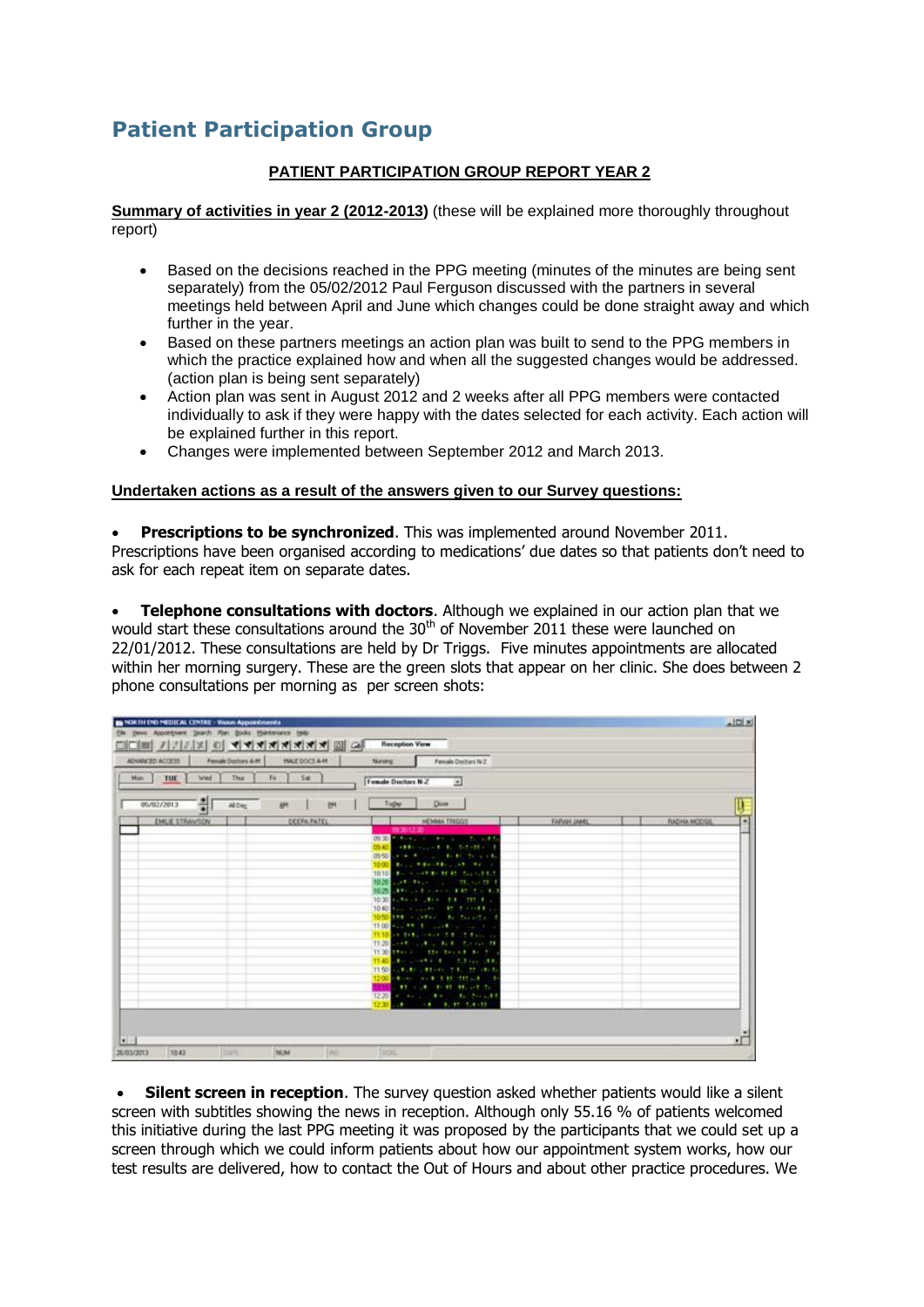estimated this could be up and running by 31/10/2012 but because this involved an extra expense this was authorised by the partners to start from January 2013.

This screen was set up in the reception waiting area during the first week of January 2013. Patients are able to view information about: practice's opening hours, how our appointment system works, travel vaccination clinics, how to register with our practice, how our prescription system works, information for overseas visitors and so on. Several pictures



follow: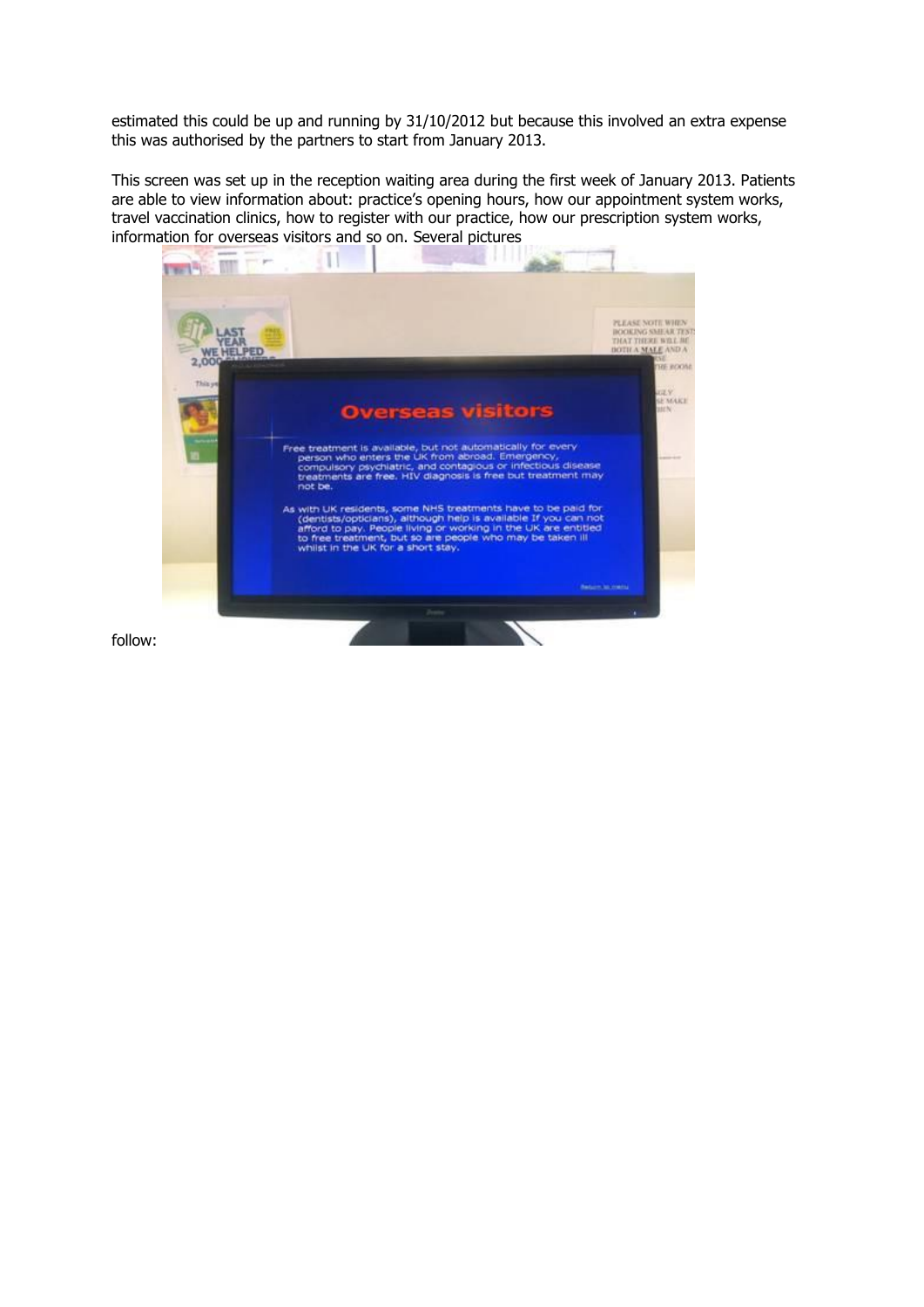

**Screen displaying how late a doctor is running**. Our practice already had a screen displaying this information. This was in our front desk area but was moved to a wall where this information is easier to be seen by our patients. We estimated to have this screen in the waiting area by the 30/9/2012, this deadline was achieved. Picture inserted into report: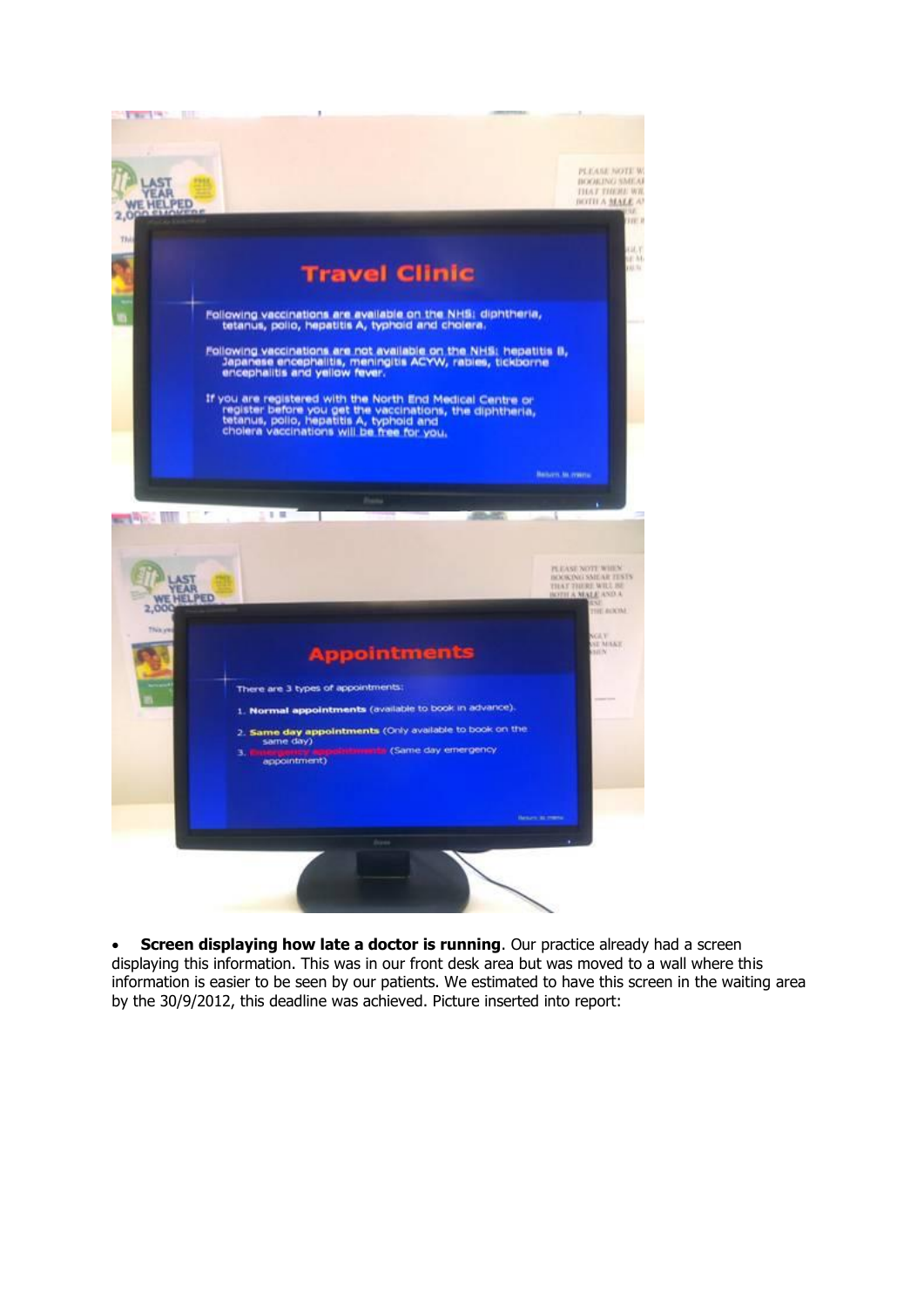

### **Text messages to be sent to patients reminding them about their appointments**

A fixed date was not set up for this activity. Since the first week of March 2013 all patients are receiving a text message which says the following: "This is your reminder that you have an appointment booked at North End Medical Centre on xxxx at xxx time"

These messages are sent through the iplato program. A member of the admin team sets this up on a daily bases.

This has been welcomed by our patients. We are thinking of adding an extra sentence asking patients to contact us if they wish to cancel their appointment reminding them that this helps save xxx amount of time and money to the NHS. (this has not been approved yet)

North End Medical Centre managed to achieve all actions approved by our patients in the patient participation survey questions.

#### **Undertaken actions as a result of the comments written by our patients in the extra "welcomed suggestions" space given in the patient participation survey:**

 **Decoration on waiting area walls.** We agreed to buy a number of pictures and we expected to have these in place by 30/9/2012. This deadline was achieved, 16 pictures were bought to decorate our waiting areas. Pictures inserted as follows: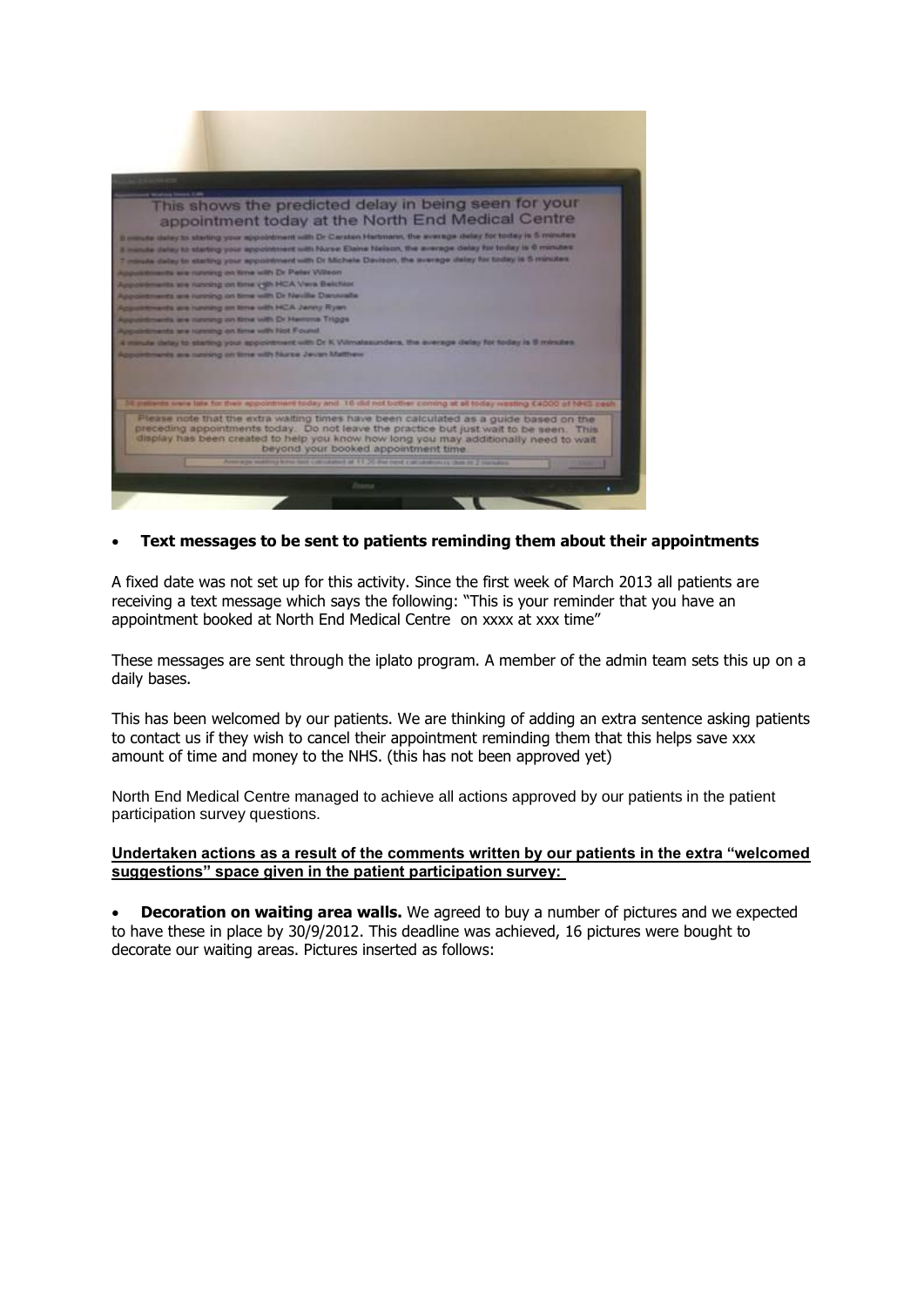

 **Suggestion/Complaint Box in Reception.** Scheduled deadline for this action was 31/8/2012. This was achieved according to the deadline. A complaint form was designed and is available in reception for patients to use. A member of our admin team checks the box on a daily bases and reports to Paul Ferguson about the suggestions or complaints. Paul actions these accordingly. The template is attached as a word document.

 **Community notice board in reception.** This board was placed on the wall entering the practice around October 2011. A picture of this board: